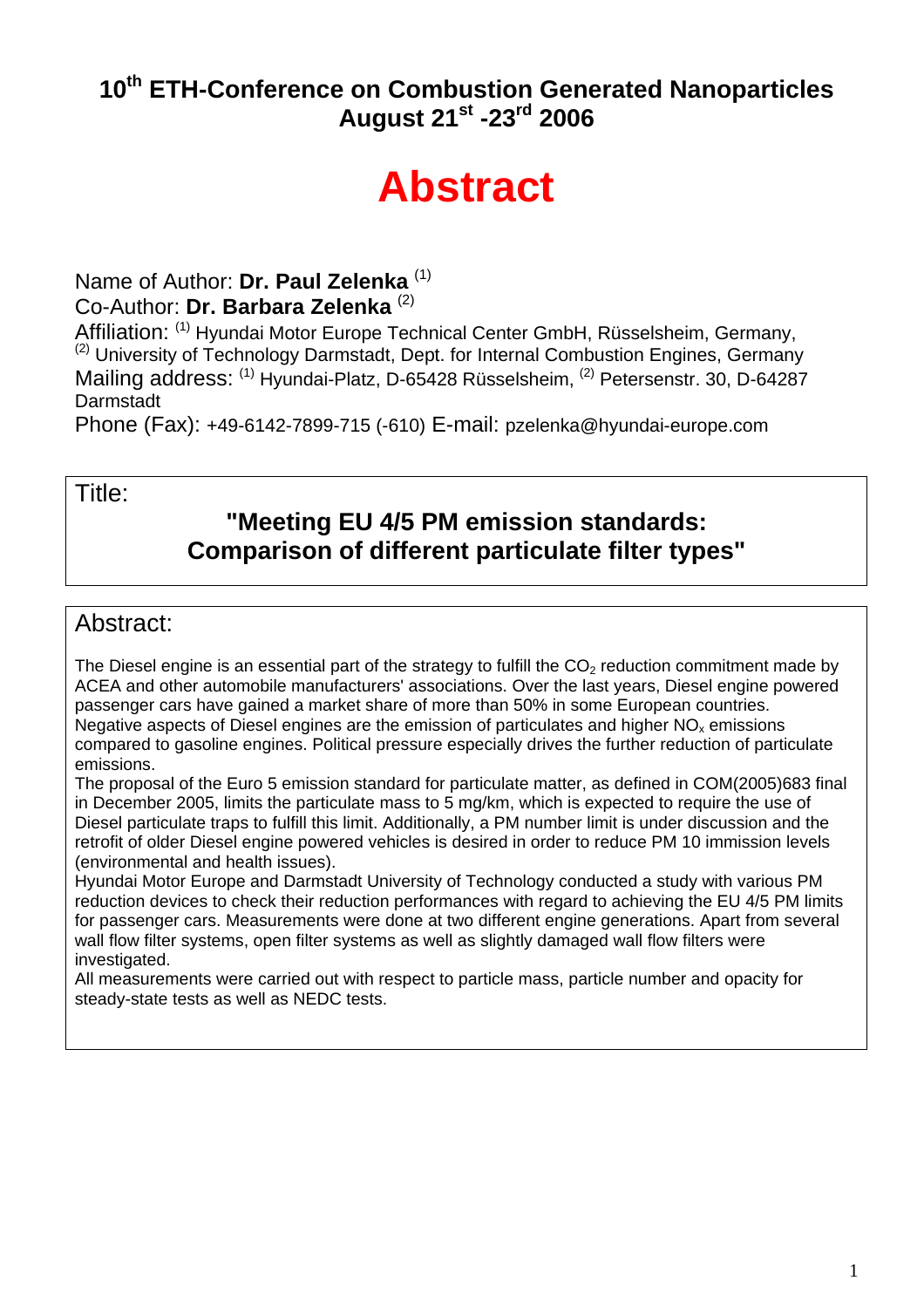# **Meeting EU4/5 PM emission standards: Meeting EU4/5 PM emission standards:**

# Comparison of different particulate filter types Comparison of different particulate filter types

## **Paul ZELENKA**



Hyundai Motor Europe Technical Center GmbH Po w ertrai n Engine erin g

## **Barbara ZELENKA**



**"10th ETH Conference on Combustion Generated Nanoparticles" 21th – 23th August 2006 Zurich, Switzerland**





**1**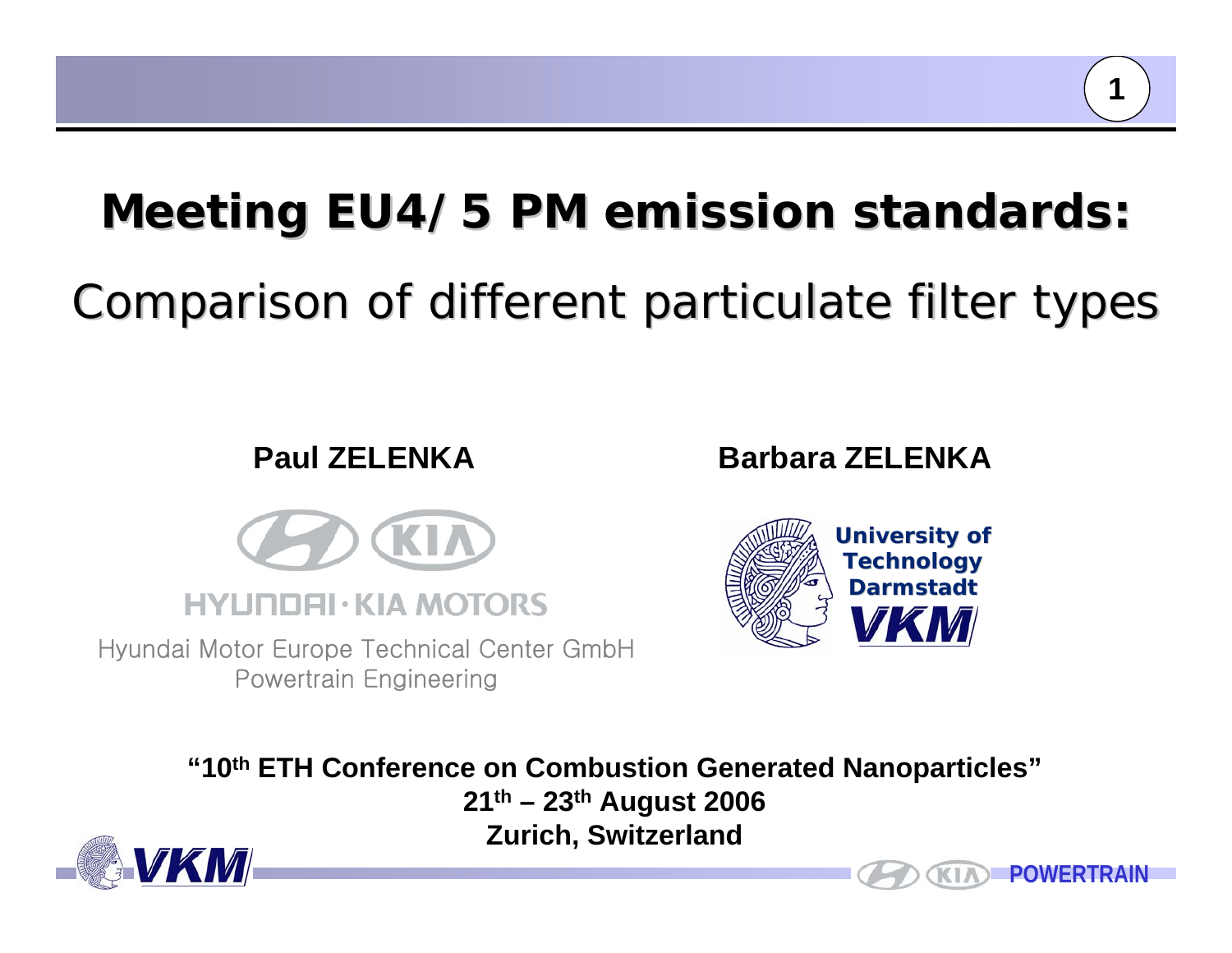#### Content

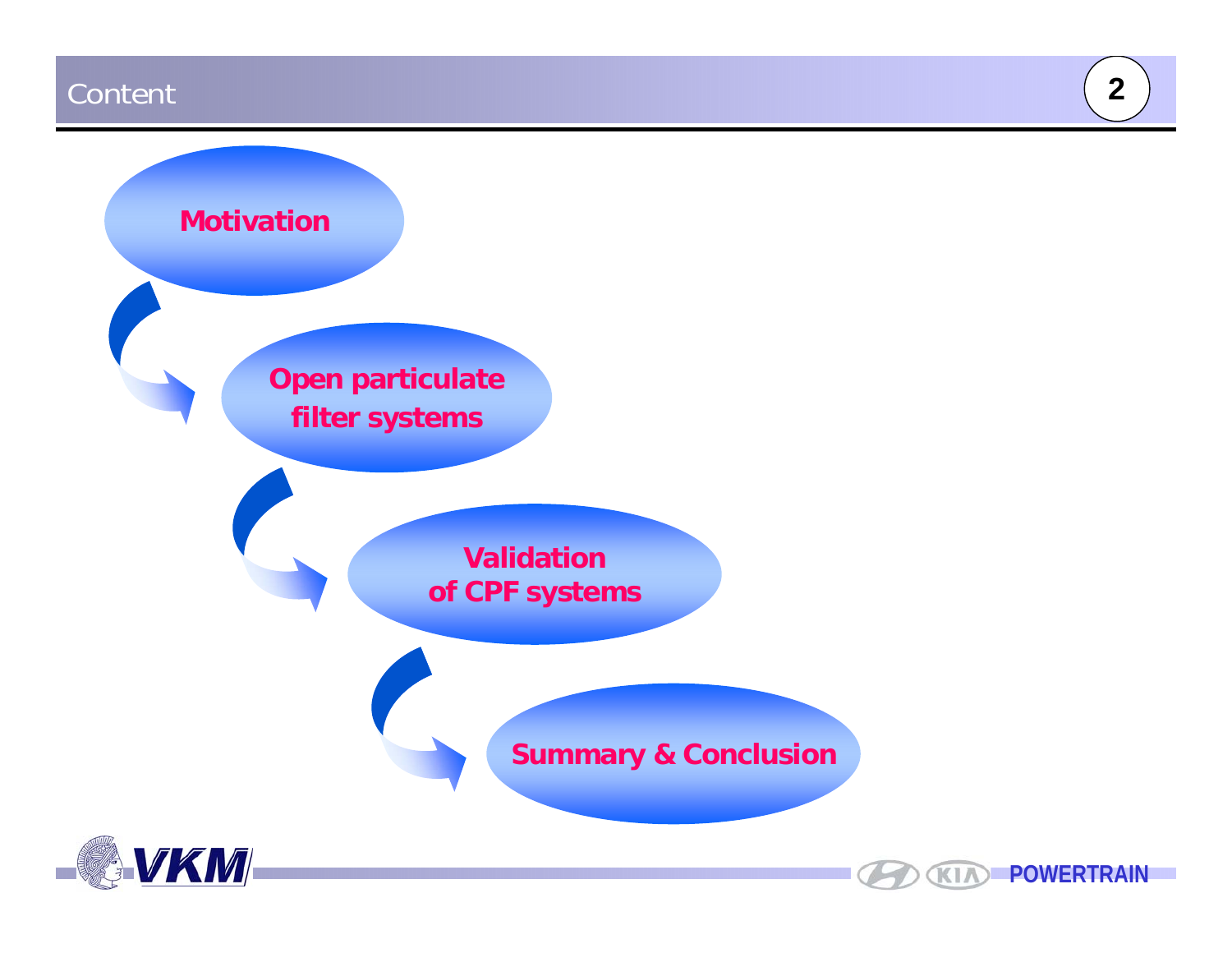#### Content





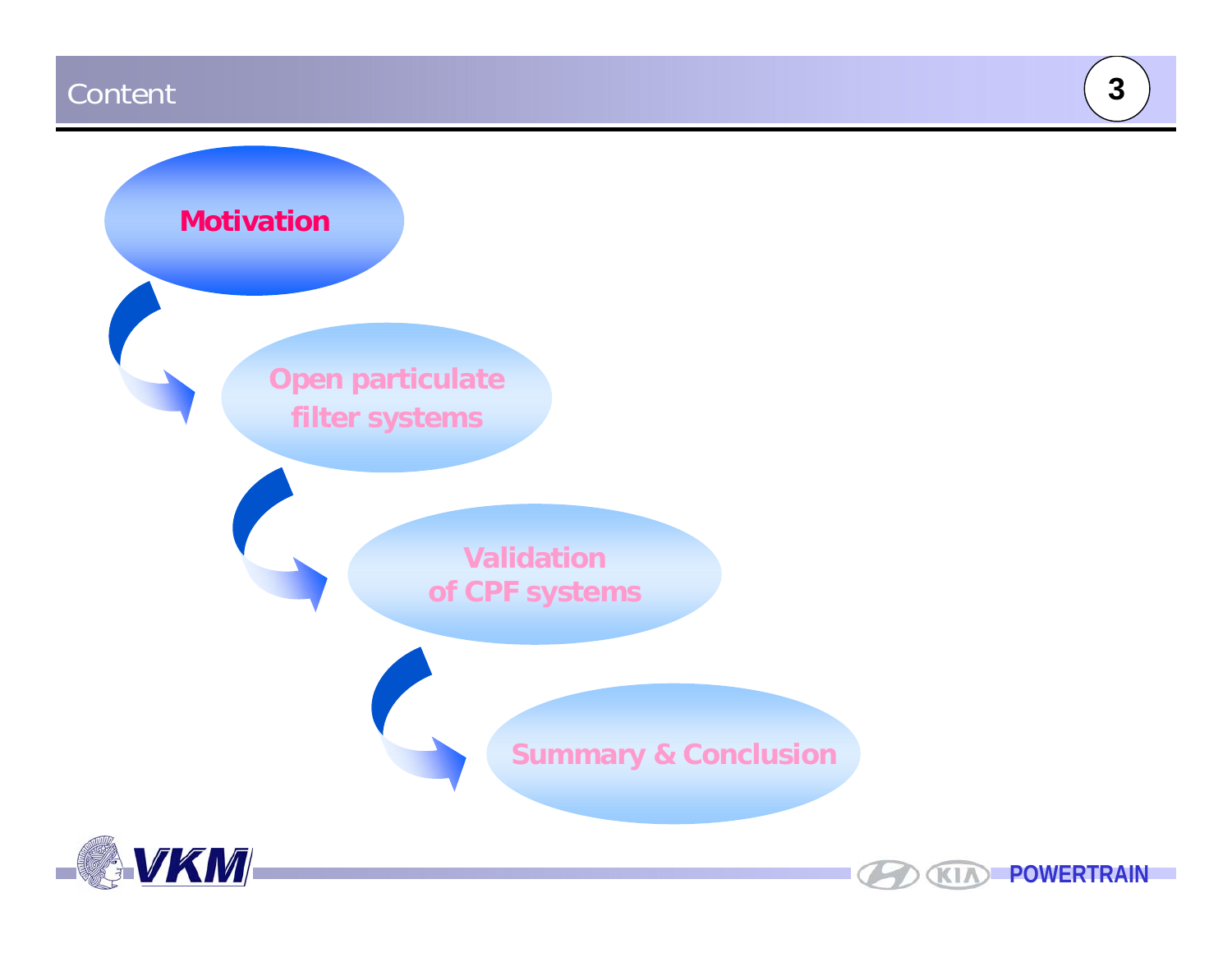- $\bullet$  Due to the increased population of **Diesel engine powered passenger cars** in Europe (market share of about 50%), the application of Diesel particulate filter systems (DPFs) becomes more and more important:
	- Ö The Euro 4 emission standard can be met with and without Diesel particulate filters
	- Ö The Euro 5 emission standard proposal (5 mg/km) is expected to require the use of DPFs
	- $\Rightarrow$ PM number limit is under discussion
- $\bullet$ **Retrofit** of older Diesel engine powered vehicles is desired in order to reduce PM10 immission levels
- $\bullet$  Tests of **various PM reduction devices** were done on EU3 & EU4 engine generations under steady-state and dynamic conditions (NEDC)
	- $\Rightarrow$ Open filter systems (catalytically coated and uncoated)
	- $\Rightarrow$  CPF (catalytically coated particulate wall flow filters) including slightly damaged filters
- $\bullet$  Measurement of **particle mass, particle number and opacity**
	- $\Rightarrow$ gravimetry with conventional & mobile CVS system
	- $\Rightarrow$ particle size/number with SMPS after 2-stage ejector dilution
	- $\Rightarrow$ opacity with AVL 439



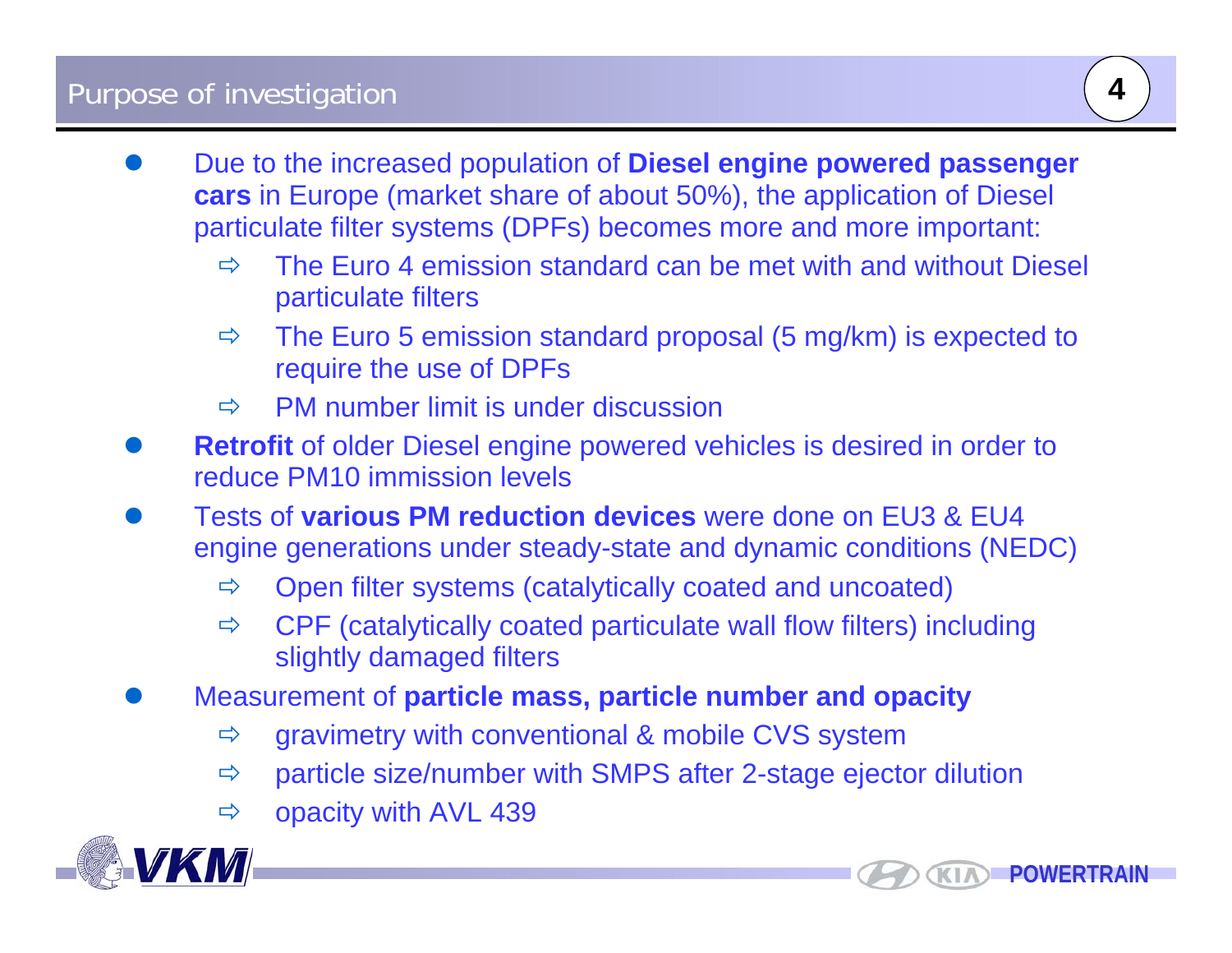



**KIA**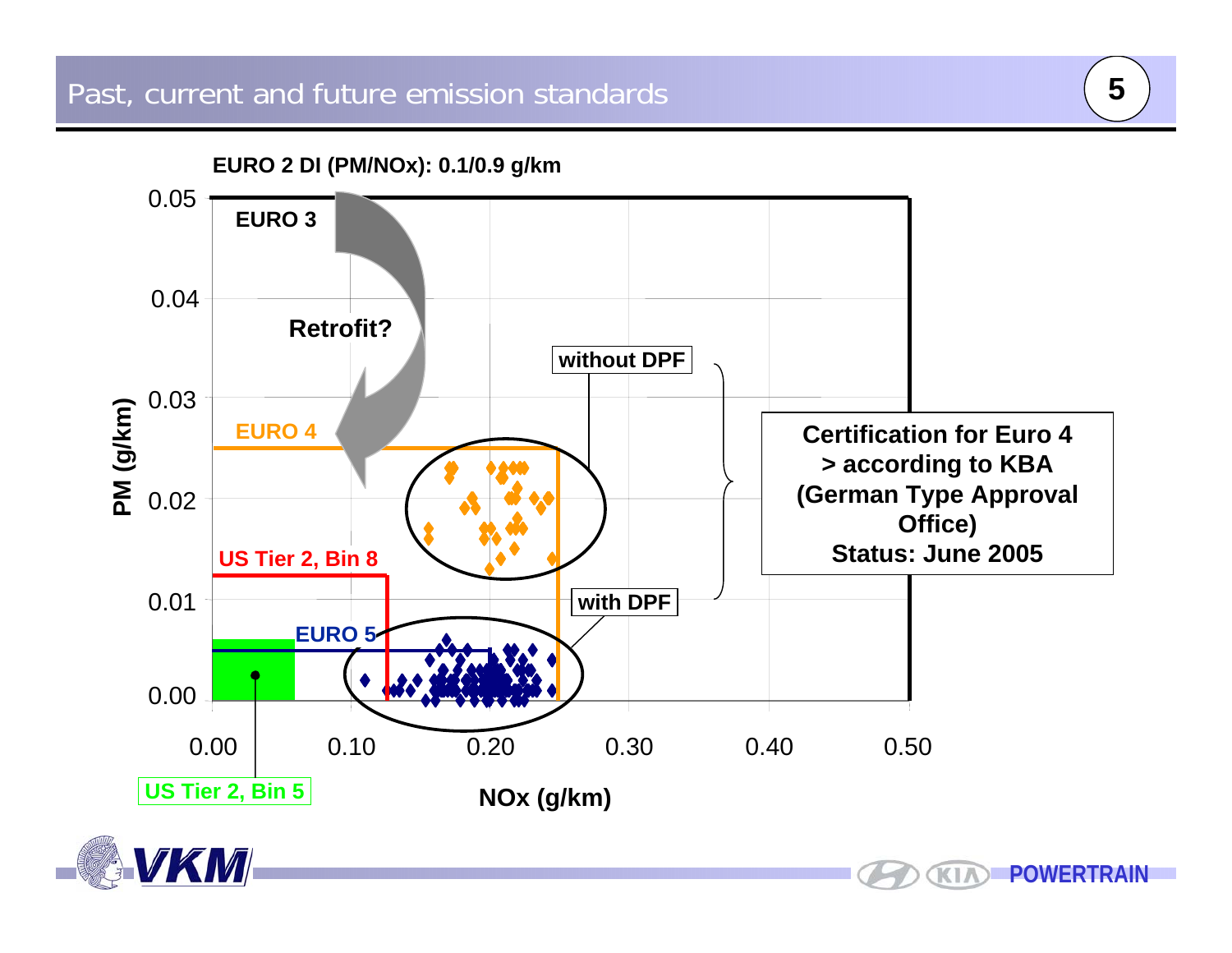#### Design comparison wall flow filter vs. open filter



- **ceramic sub strate** (e.g. silicon carbide, cordi erite, alumi na titanate) as wall flow monolith, possibly coated
- •soot is stored inside the channels
- • regeneration is necessary in regular intervals, depending on e.g. exhaust gas backpressure, exhaust gas temperature, soot l oadi ng of DPF
- •**particulate reduction: > 90%**



- corrugated, helical **metal foils** with open channels, catalytically coated
- should the fleece be plugged with soot, exhaust flows through open channels (particulate reduction is then zero)
- •**• thermal regeneration** is not necessary
- •typ. average **p articulate reduction: 30 %**
- $\bullet$  Manufacturers: e.g. Emitec, Oberland Mangold, Ecocat

KI.

**POWERTRAIN**

**6**

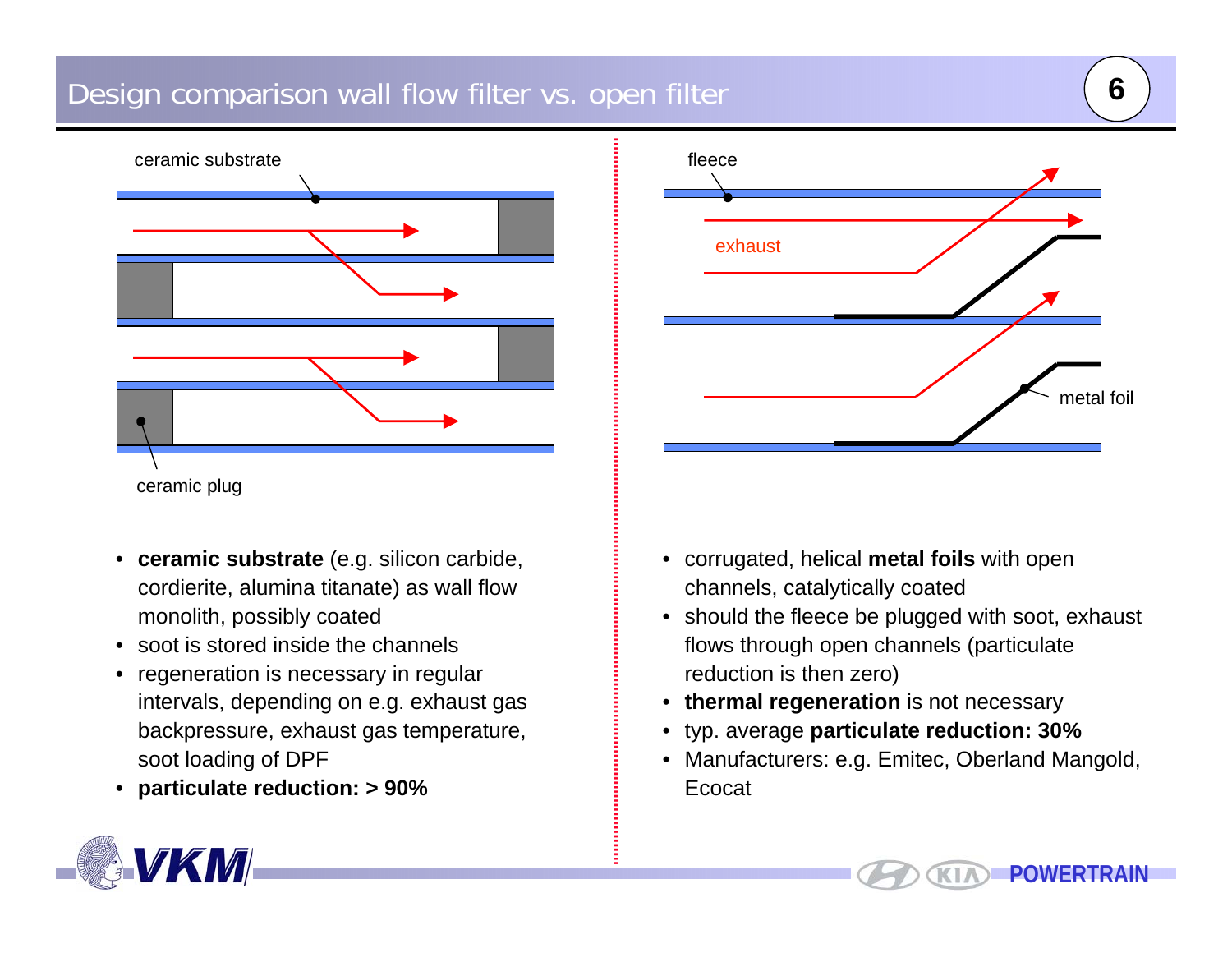#### **Contents**



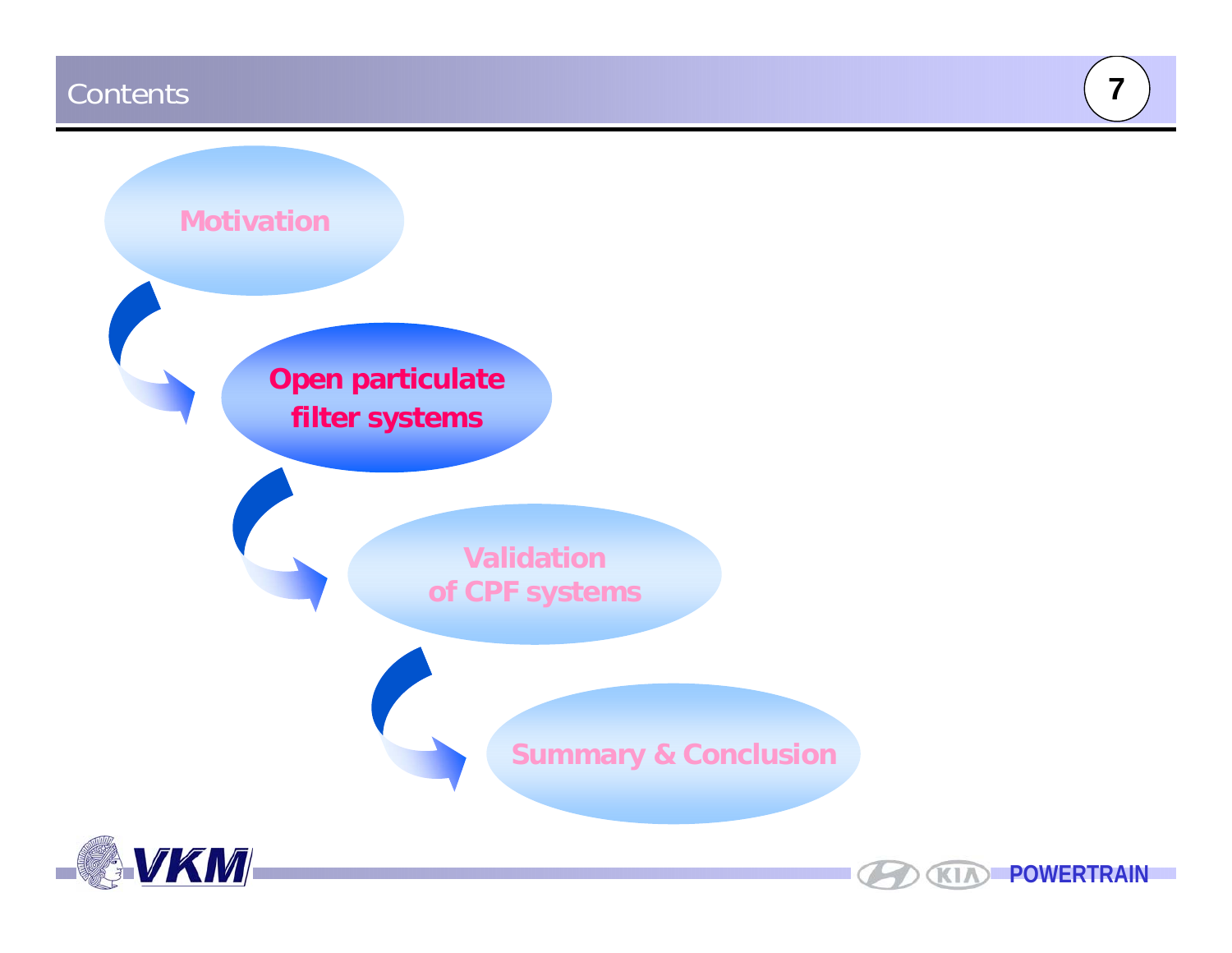#### Steady-state results from EU3 & EU4 diesel engine



**8**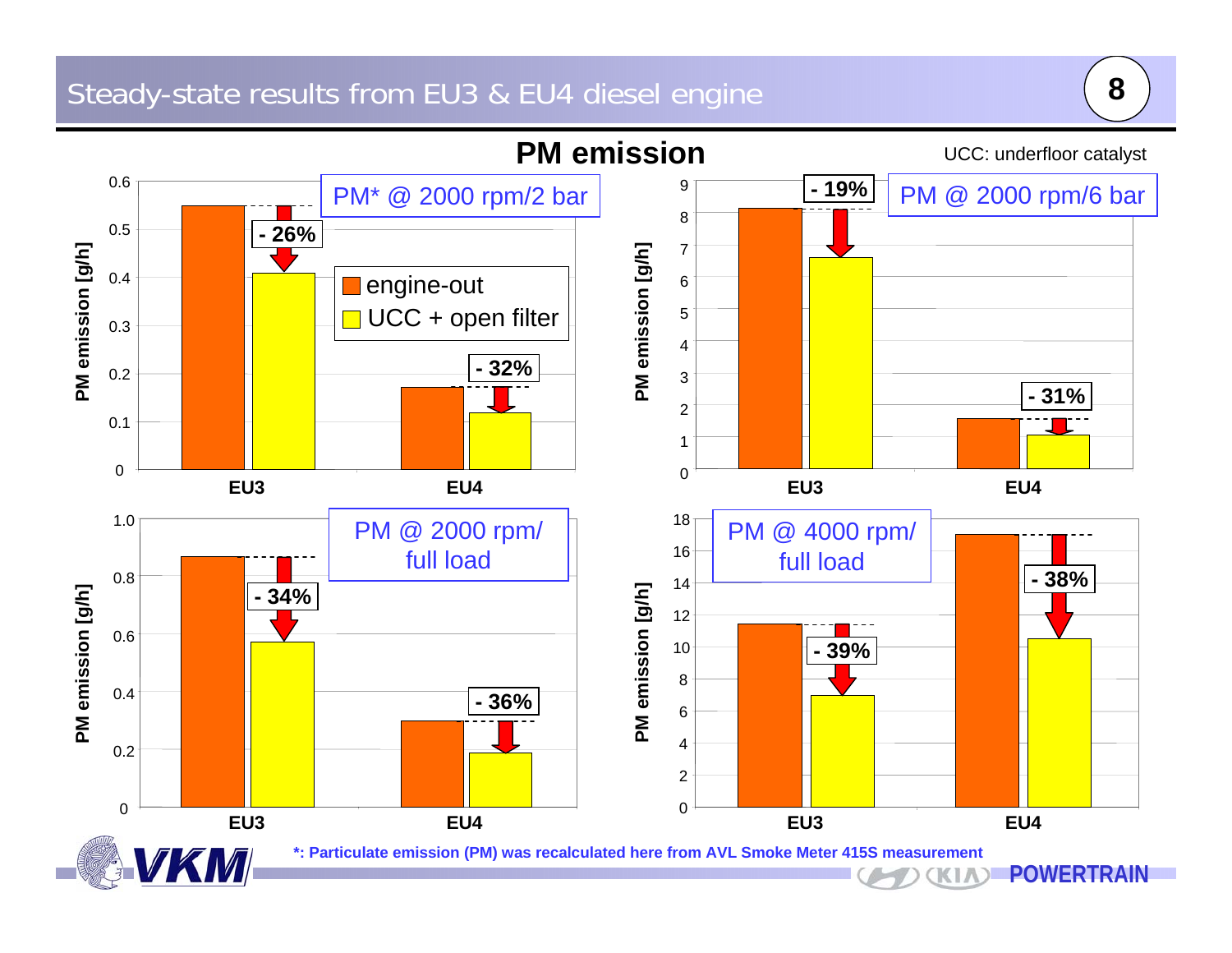K1/

### **Total number concentration**



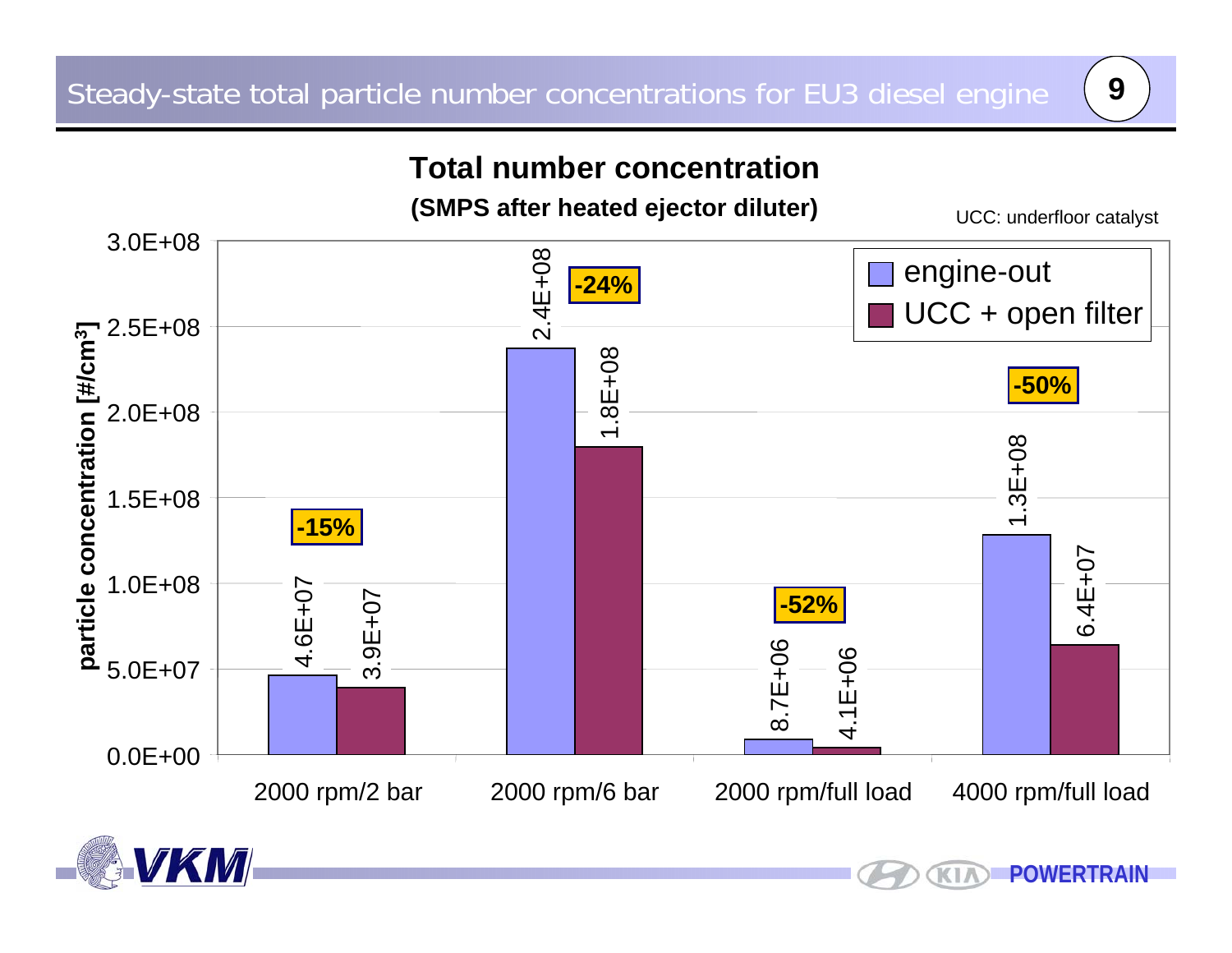

# **Efficiency from particle size distribution**





KI. **POWERTRAIN**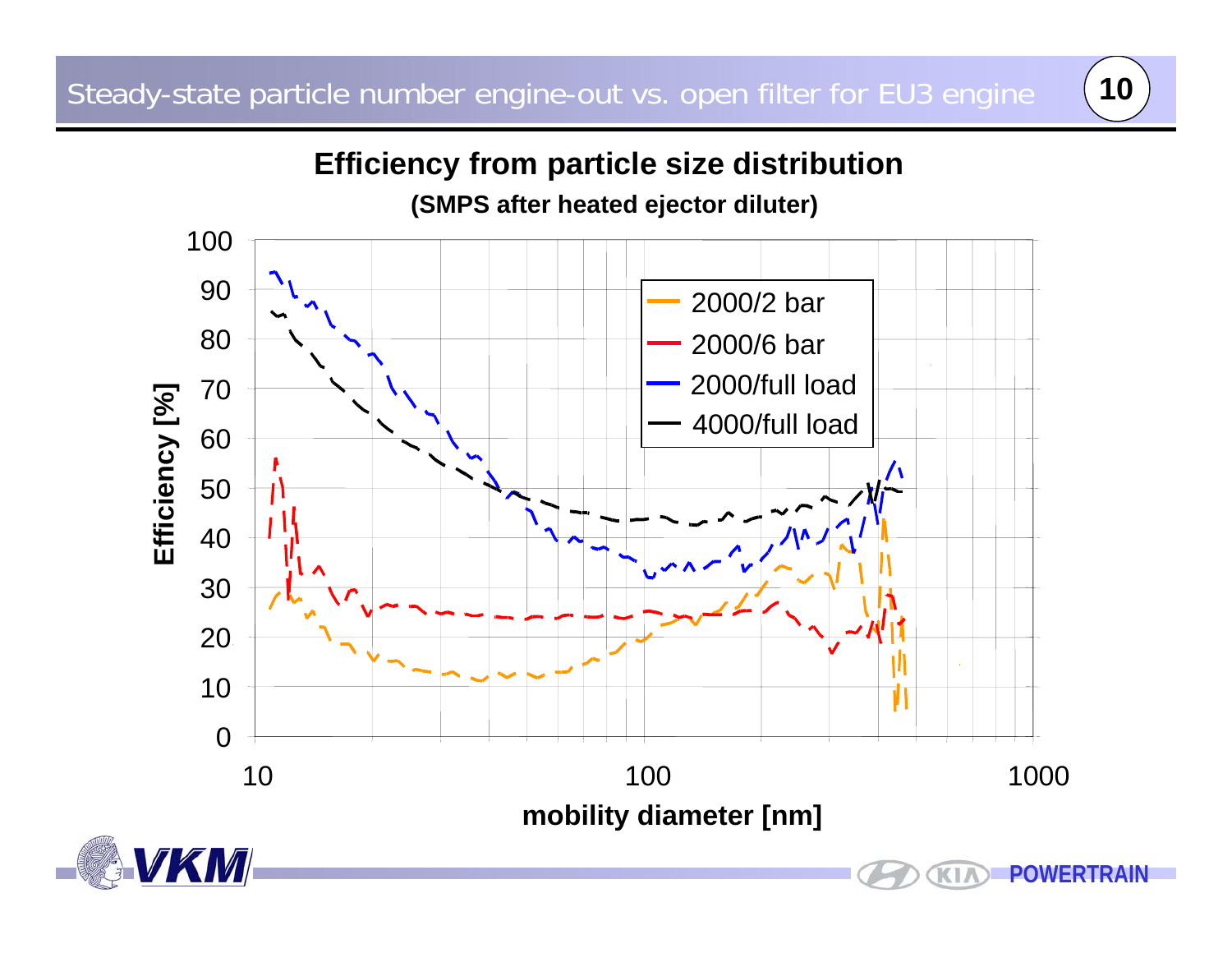#### **PM emission**

**NEDC (cold) NEDC (hot)**







UCC: underfloor catalyst

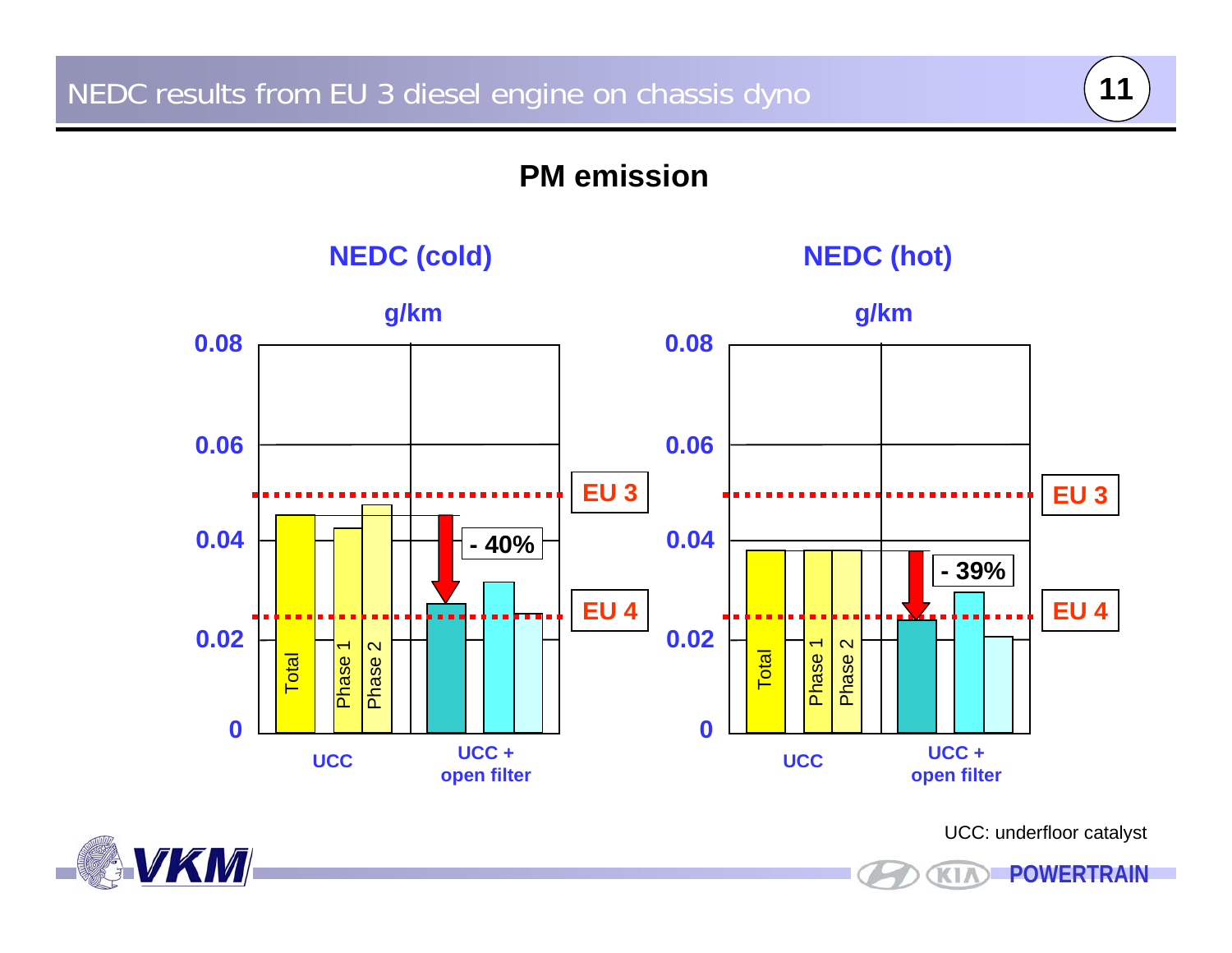

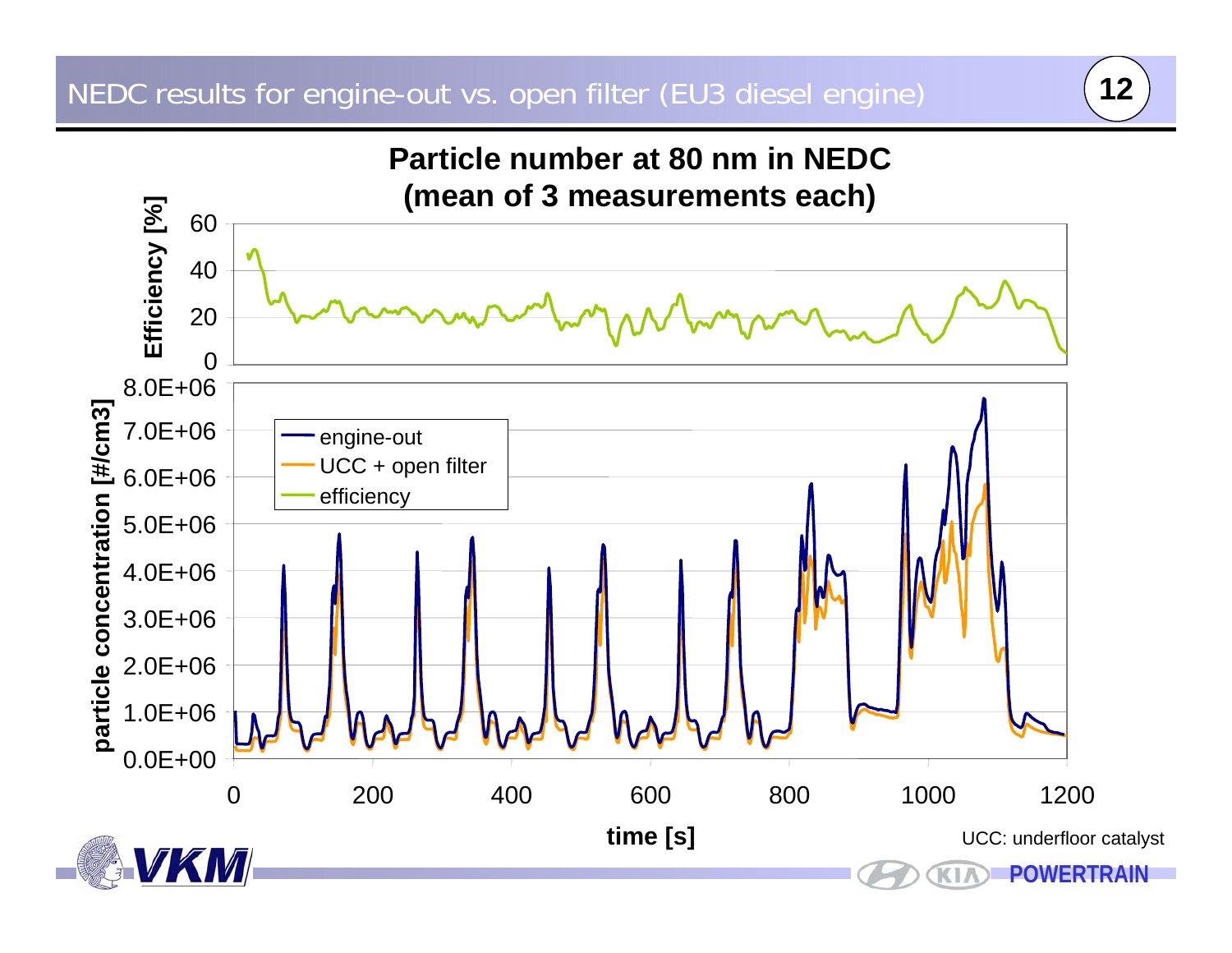



WCC: close-coupled catalyst UCC: underfloor catalyst CPF: coated particulate filter

**POWERTRAIN**

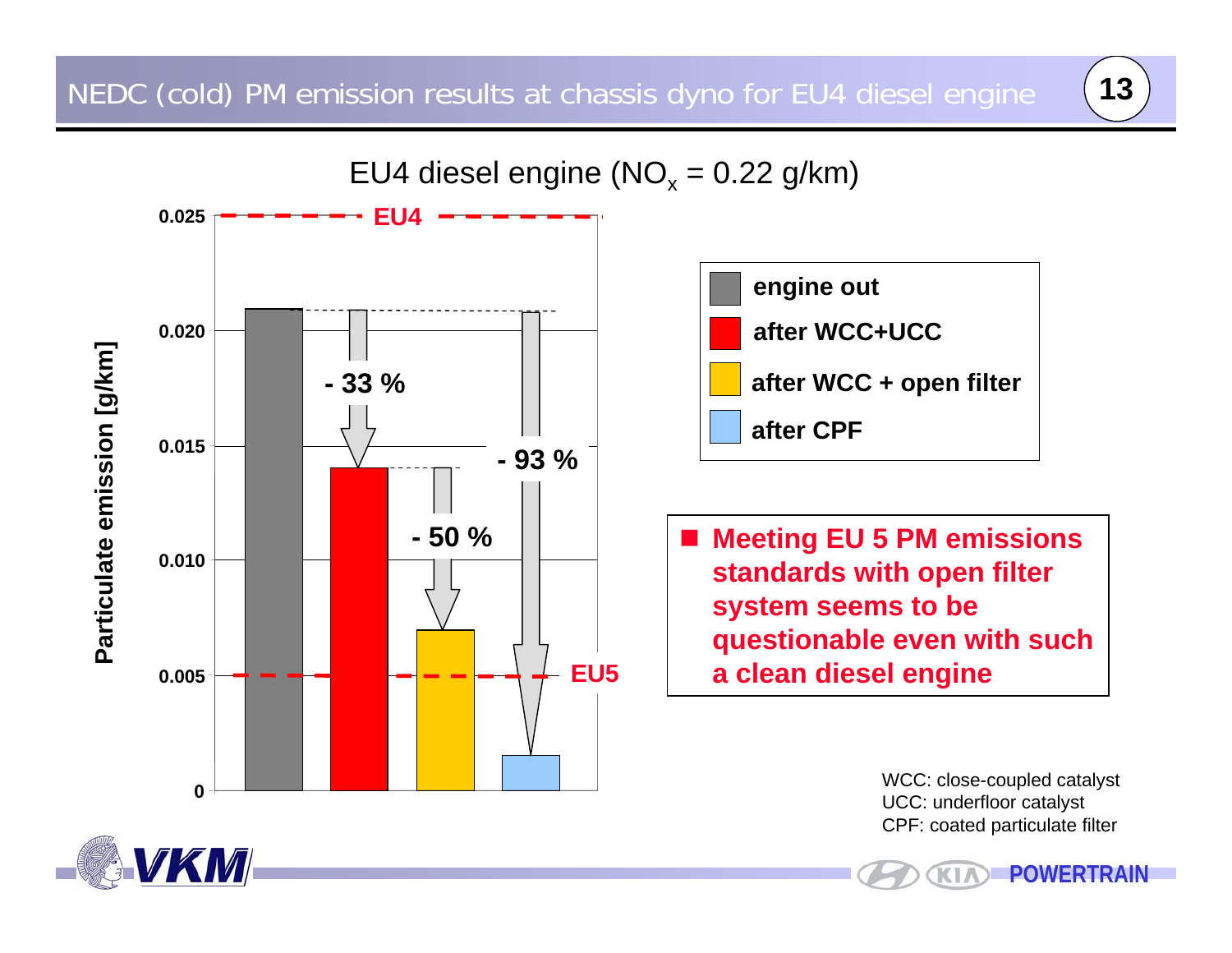#### **Contents**



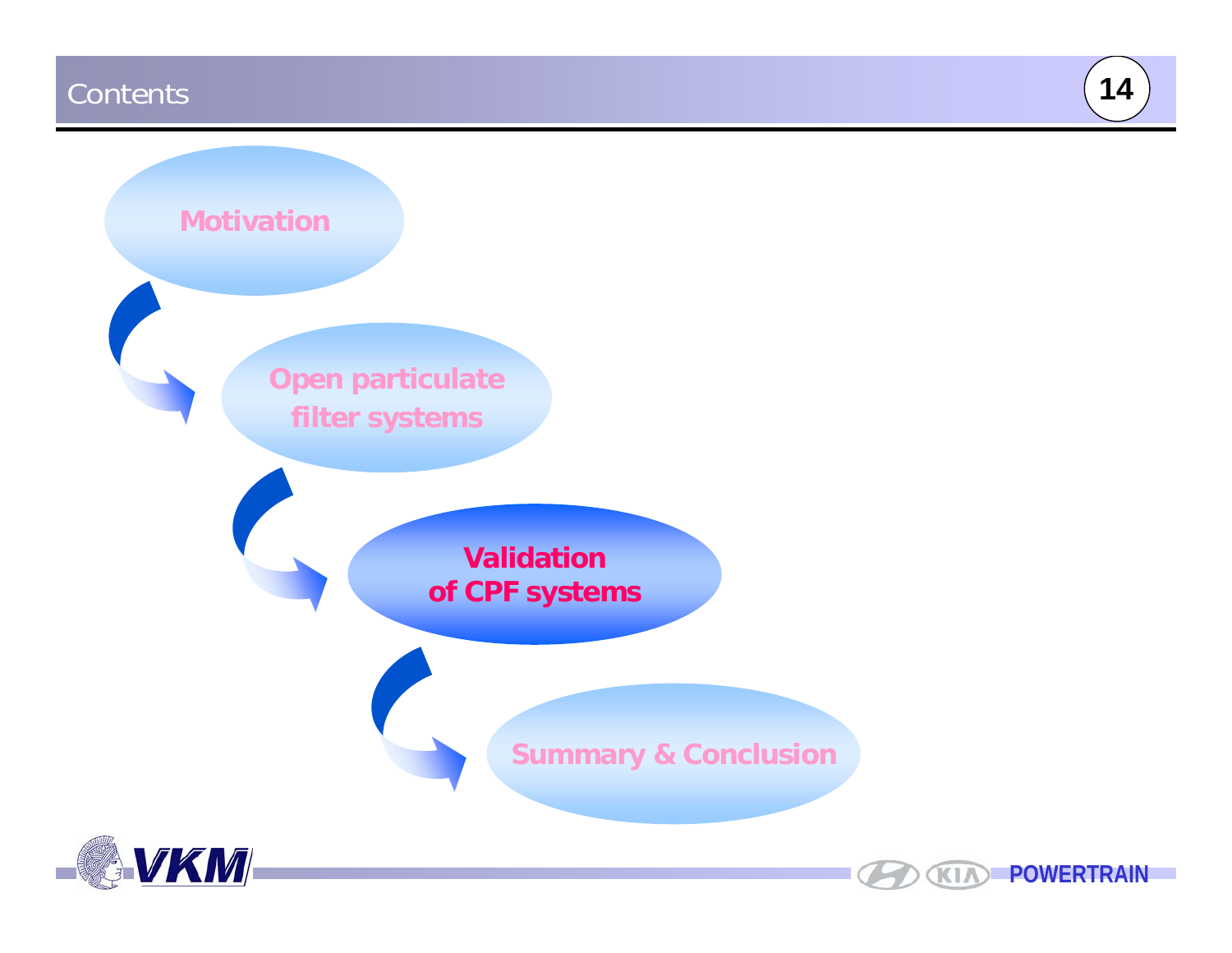







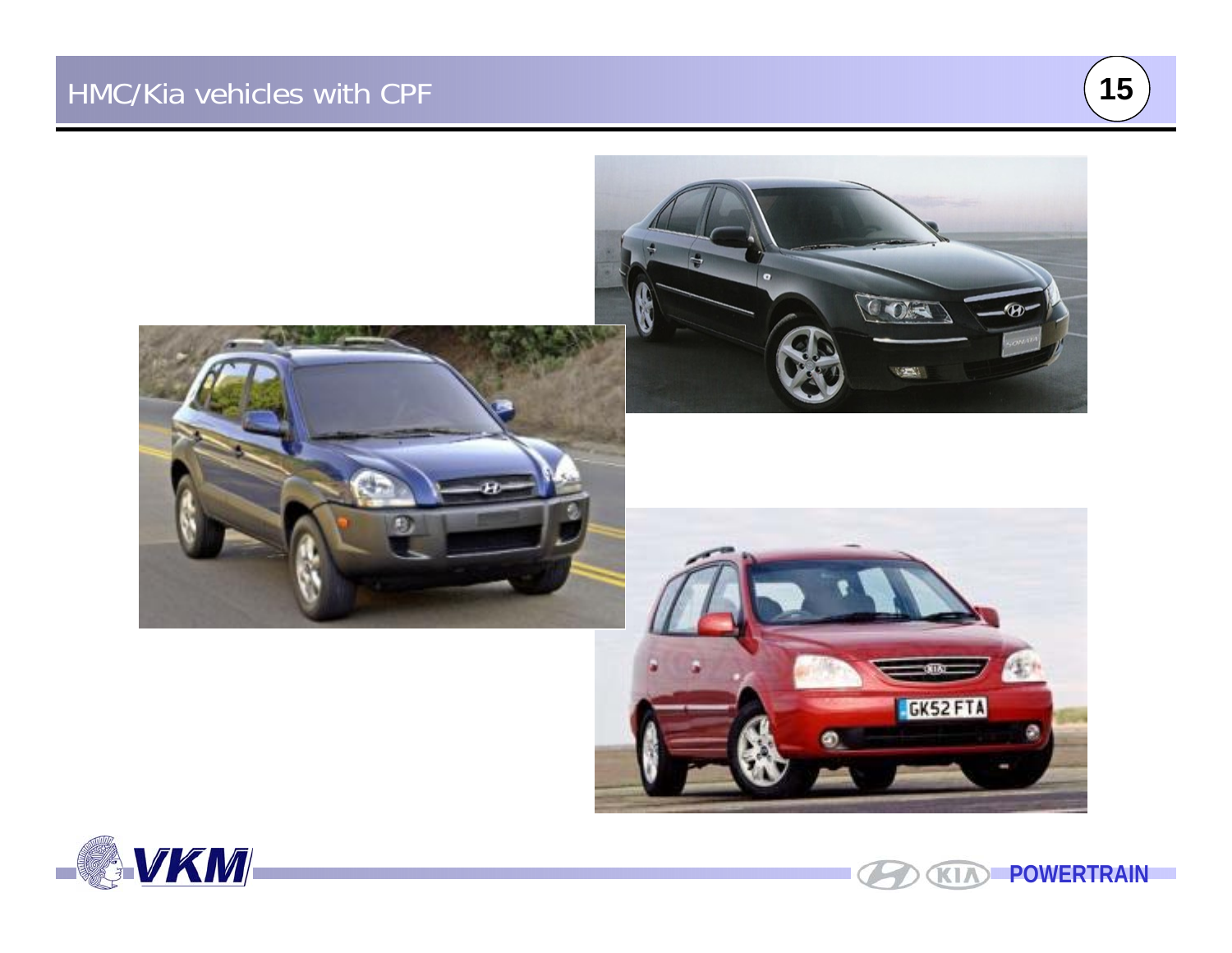

**Although some particulate filters were slightly damaged (ring-off crack), PM emission standards (even for EU5) can still be met!**



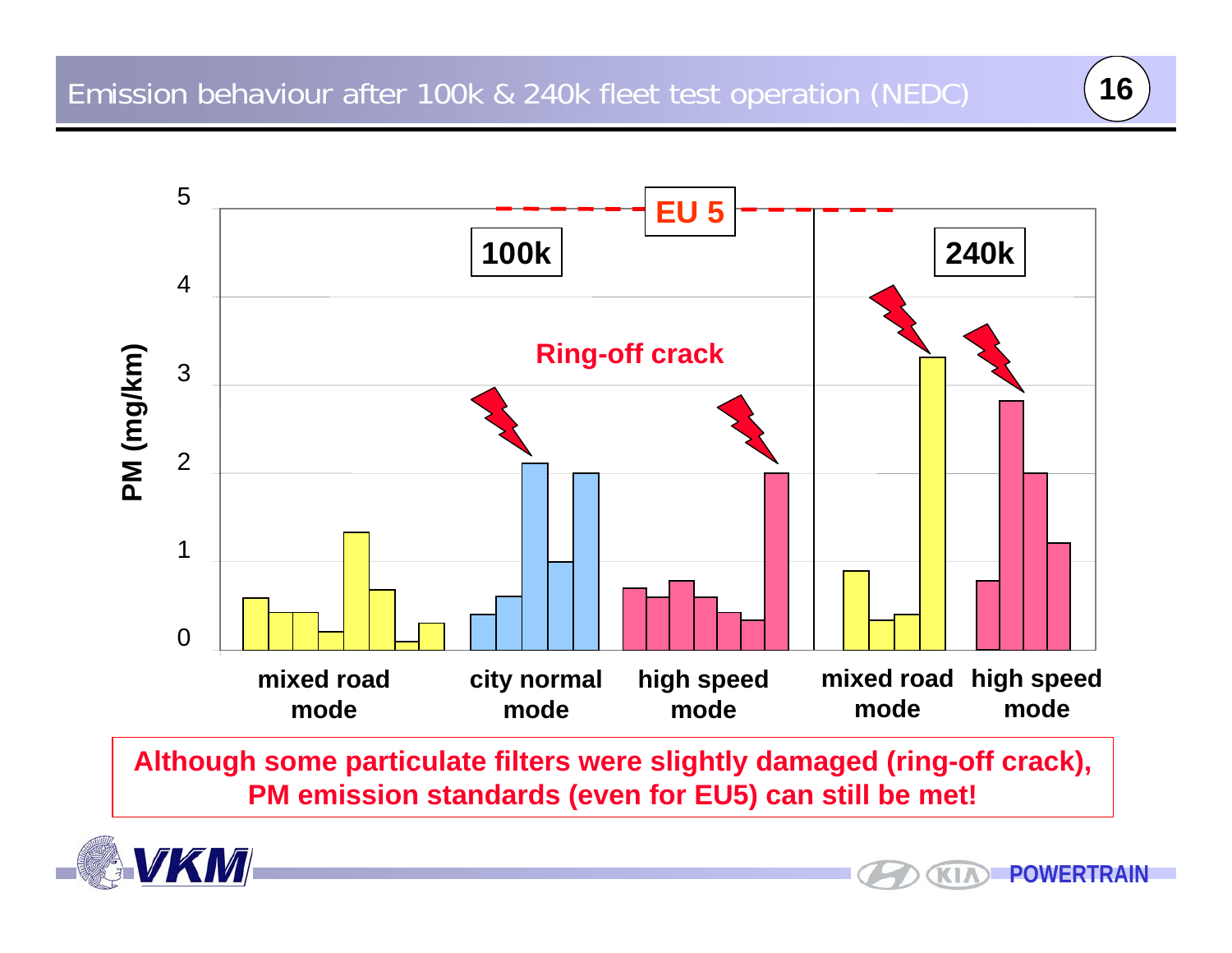# CT imaging & endoscopy of cracked CPF (after 100k) **<sup>17</sup>**

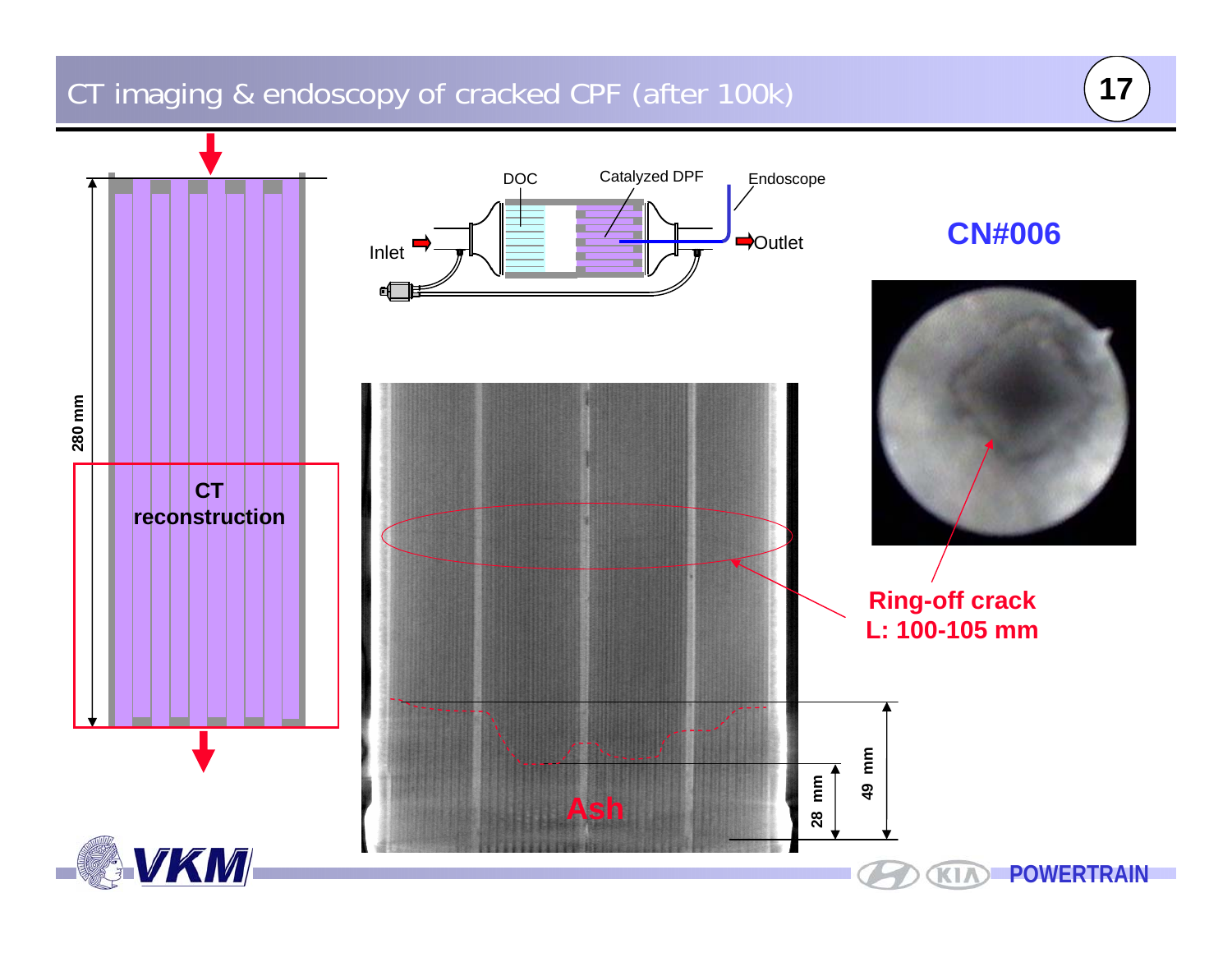

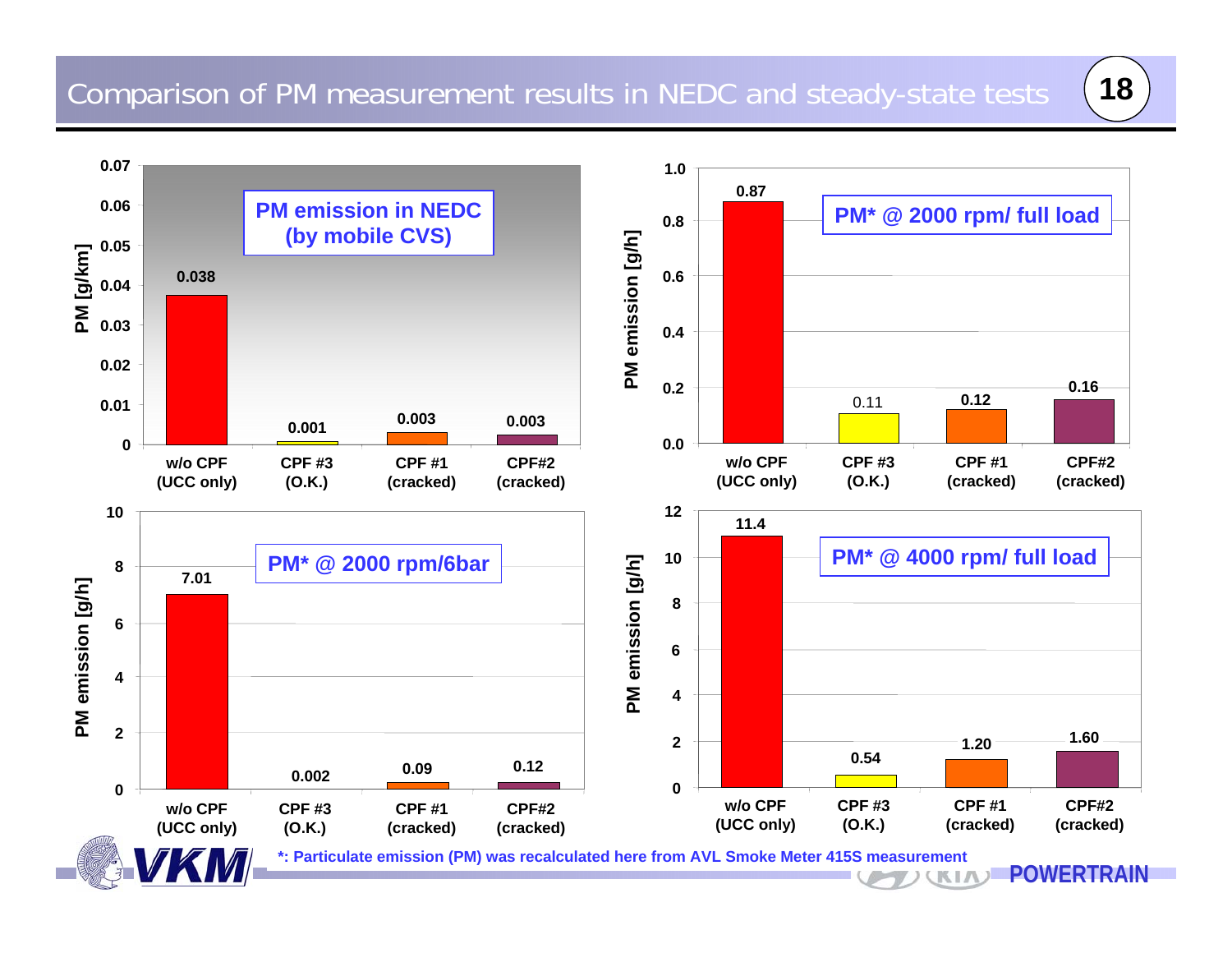

KI.



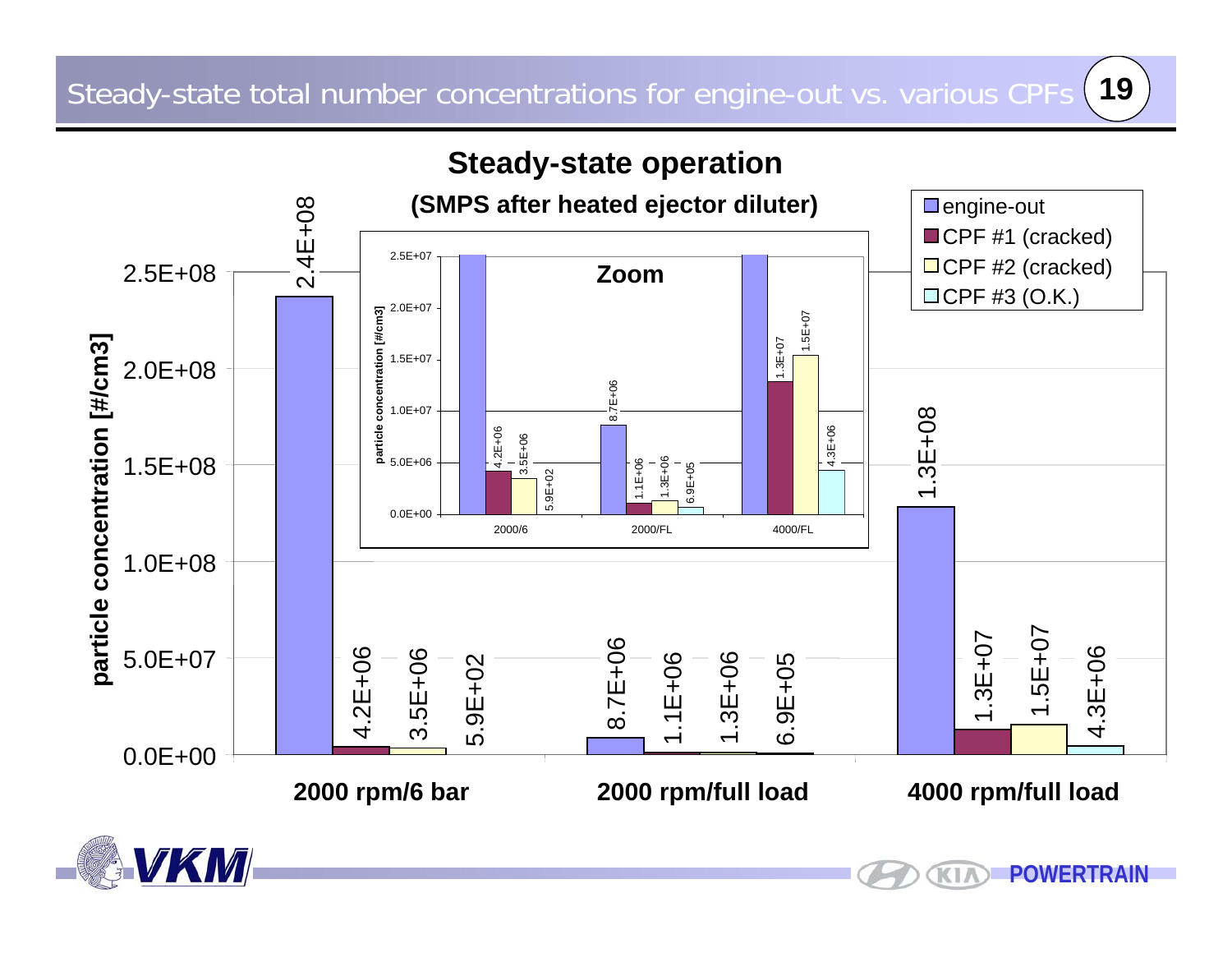#### **(SMPS after heated ejector diluter)**

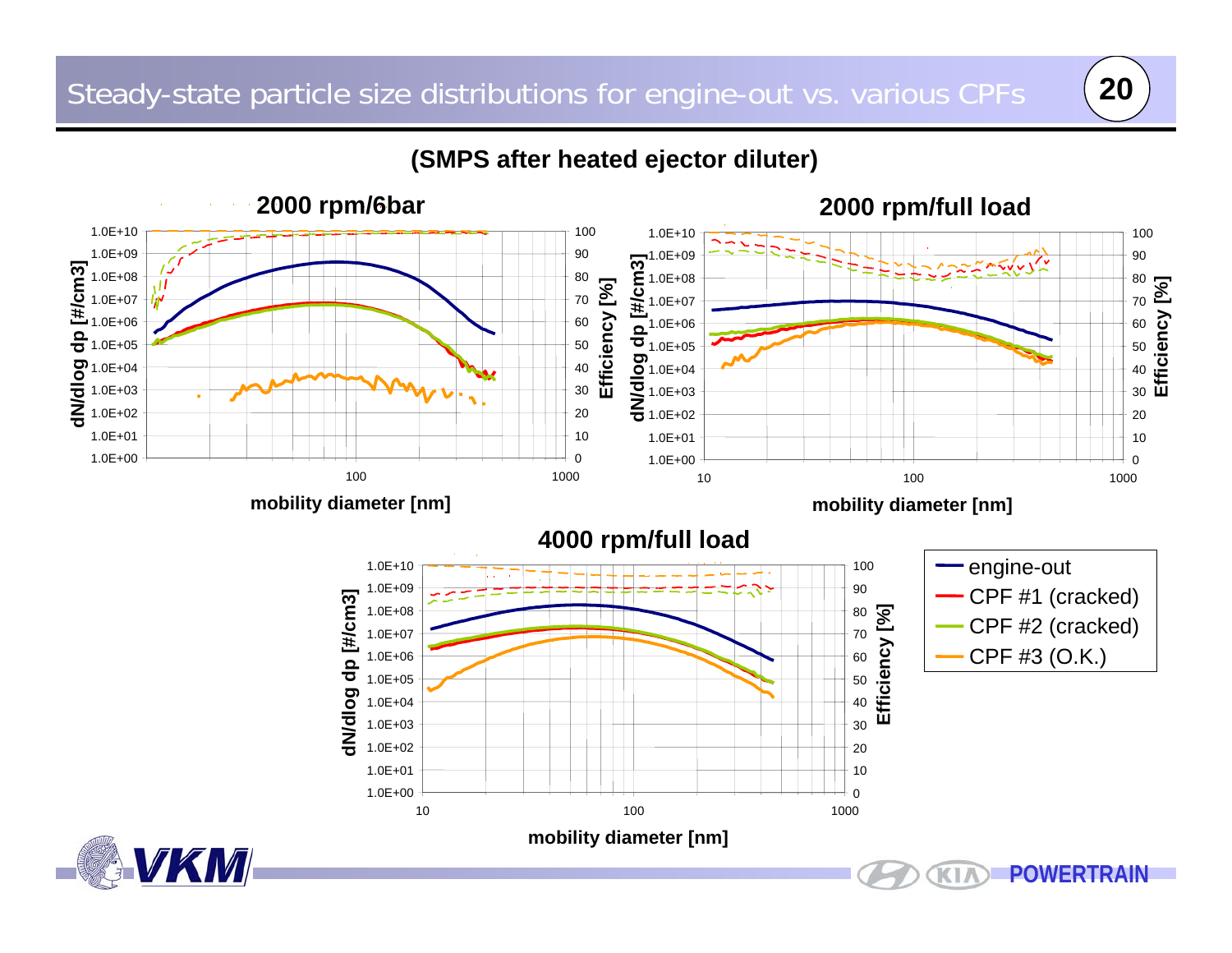

ΚI



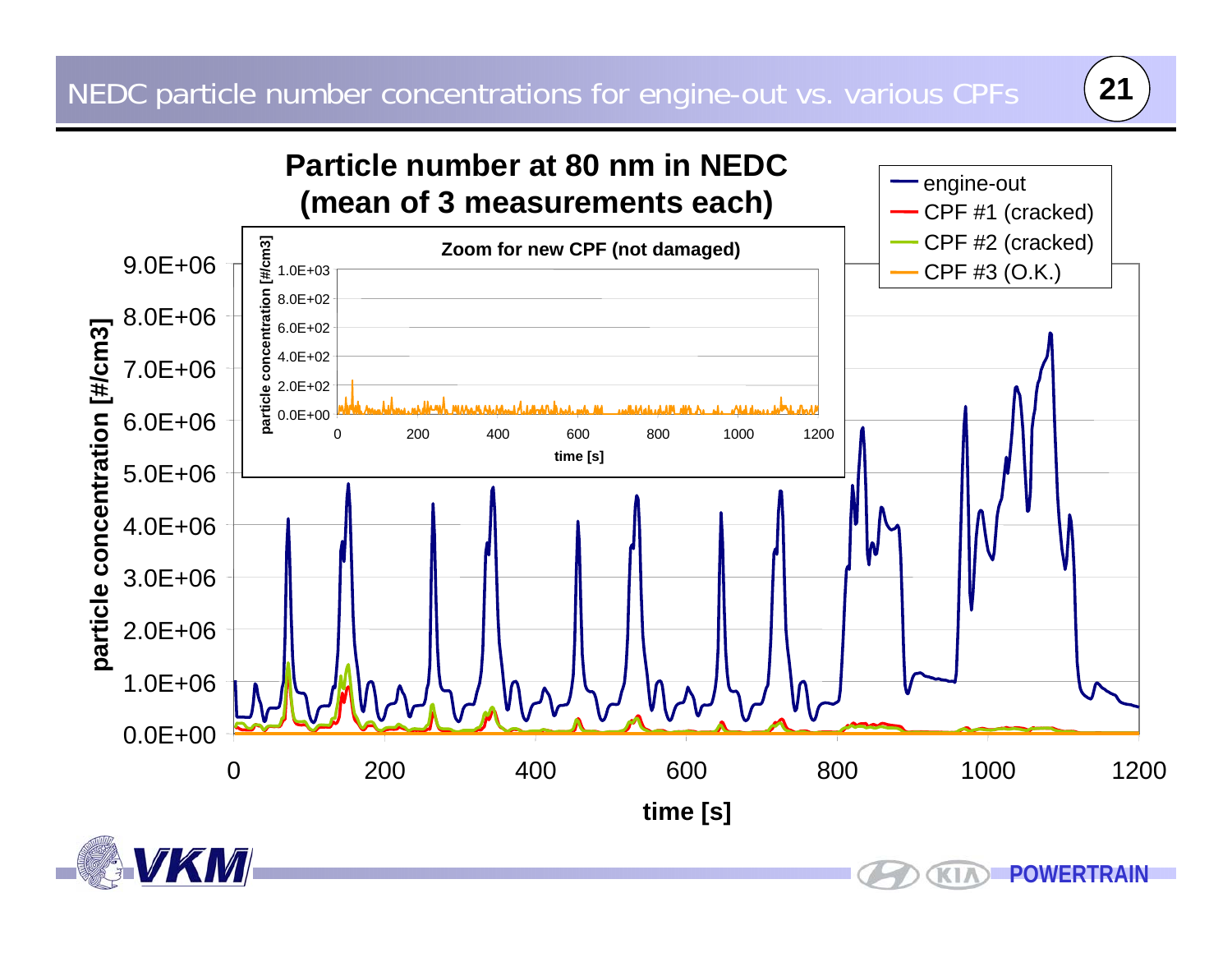**KIA** 



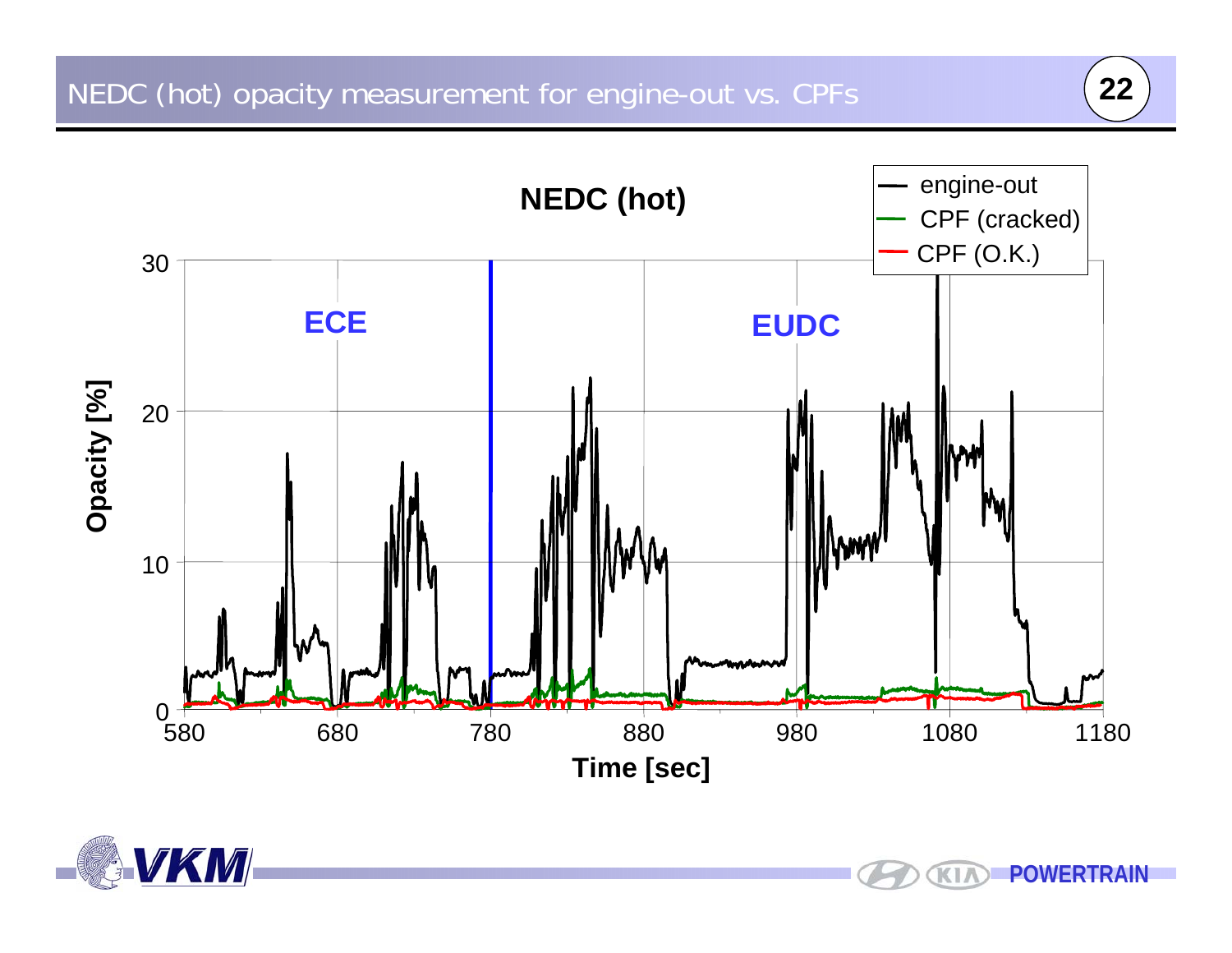#### **Contents**



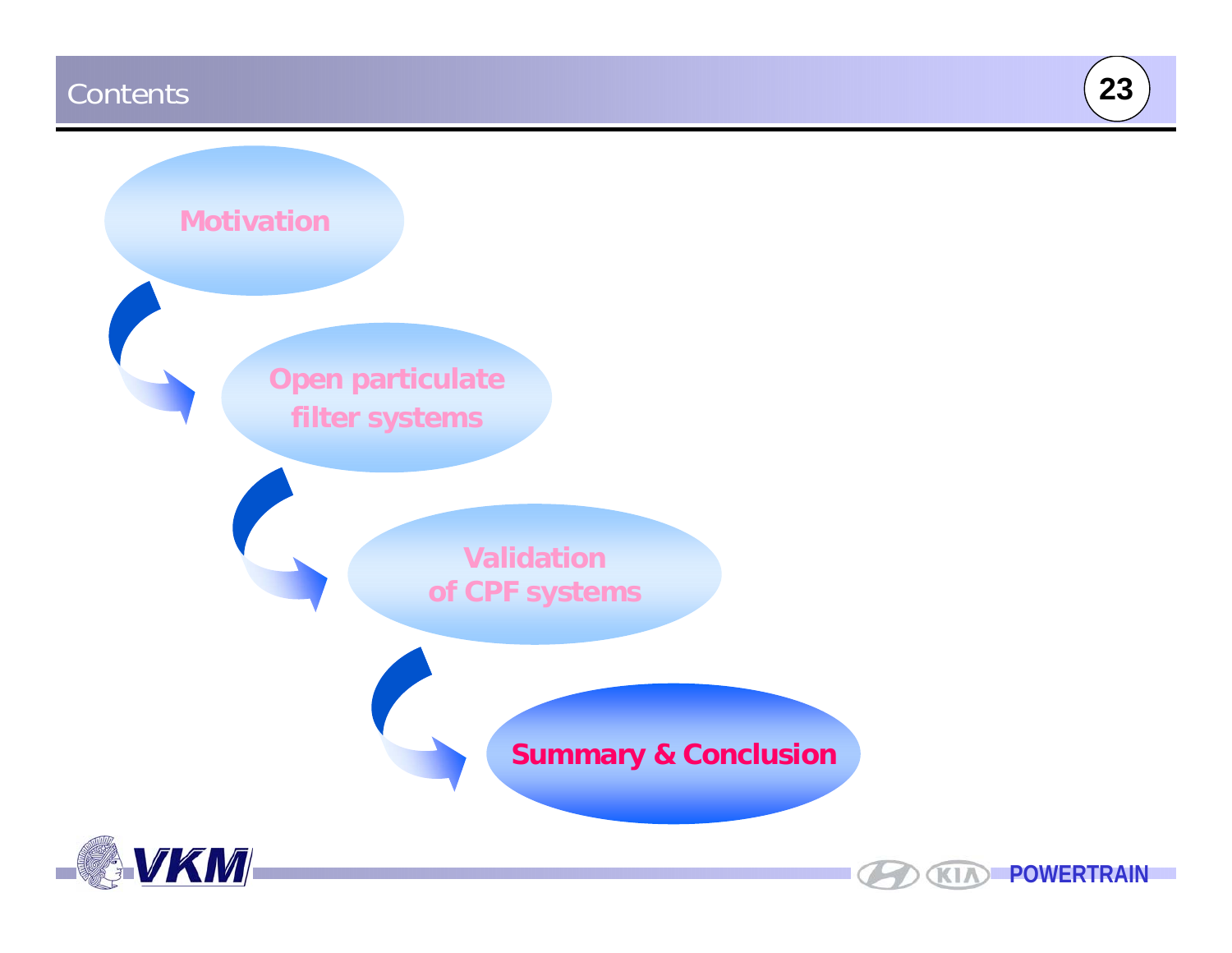- $\bullet$  An **open filter system** is a cost efficient PM reduction device to retrofit diesel engines without any engine H/W changes and additional regeneration calibration application:
	- $\Rightarrow$ PM mass emission results at steady state conditions show an efficiency between 20 and 40% for the **open filter system**. However, under dynamic conditions such as in the NEDC test, the PM efficiencies observed are slightly higher (~40%).
	- Ö The SMPS measurements behind the **open filter system** showed a high variability in efficiency depending on the operating point of the engine. Highest efficiency of total number concentration was measured at 2000 rpm/full load with an efficiency of 52%, lowest particle retention was measured for 2000 rpm/2 bar with 15%.
	- $\Rightarrow$  For the operating points at full load (2000 and 4000 rpm) a particle retention efficiency of >70% could be measured for small particles with a diameter <20 nm.
	- Ö Mean efficiency for a particle diameter of 80 nm in the NEDC measurements was 20% only. However, it should be taken into account, that only one size range was measured. Referring to steady-state results, the efficiency increased with particles getting smaller.
- $\bullet$  However, even with very clean diesel engine, meeting EU 5 PM emissions standards with **open filter system** seems to be questionable



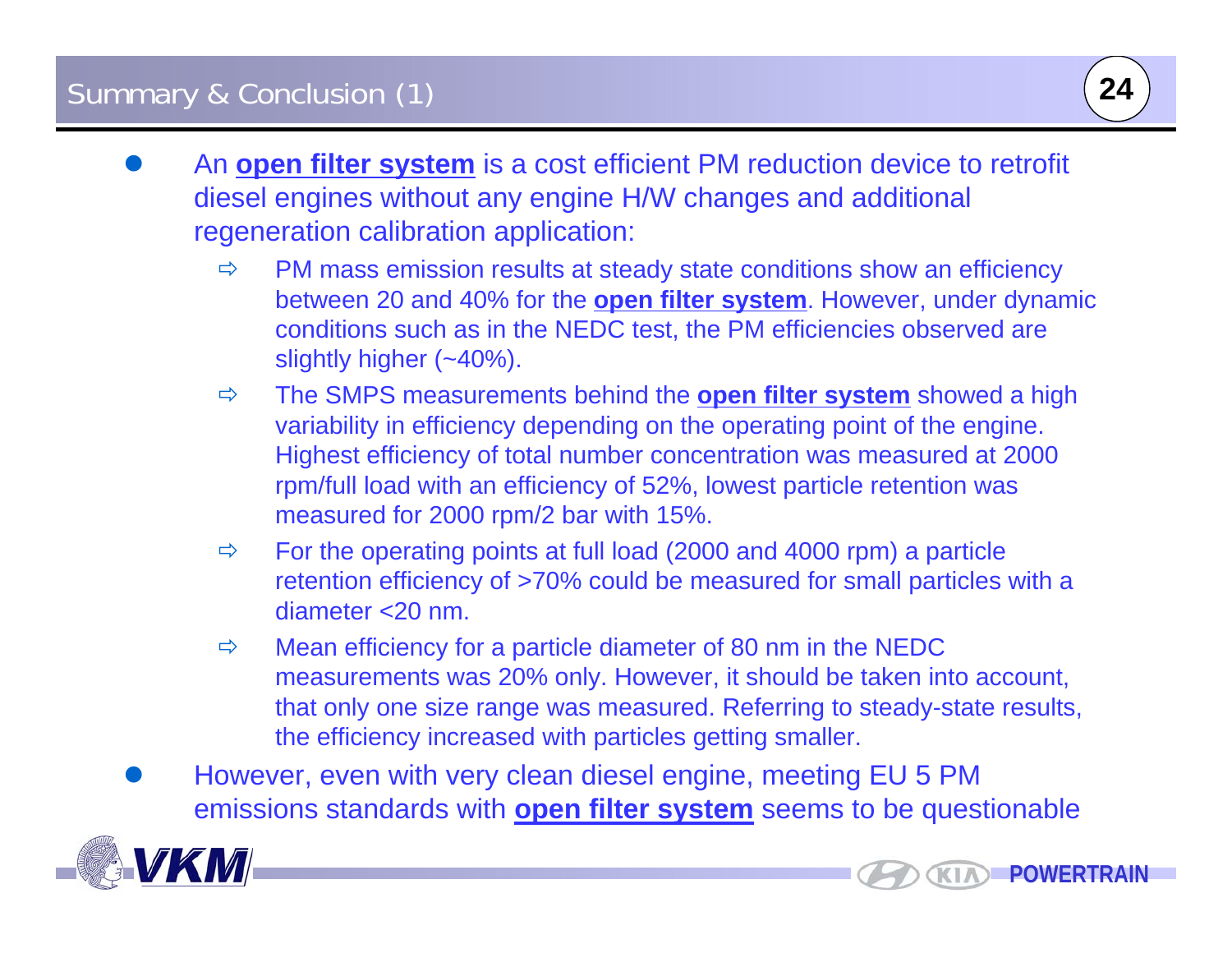- $\bullet$  Results of an extended fleet with various vehicles equipped with standard **wall flow filters** show very low numbers even after 240k. Though some of them have been slightly damaged (ring-off cracks) EU4 and even EU5 PM standards can still be met with safety margin.
	- Ö CPFs with ring-off cracks showed very low particle numbers compared to engine-out. At 2000 rpm/6 bar, the total particle concentration of both CPFs with ring-off cracks was approx. 2 orders of magnitude lower than engineout. At 2000 rpm/full load and 4000 rpm/full load engine-out emission still showed 8 times higher particle concentrations than the damaged CPFs.
	- Ö Especially in the NEDC at a mobility diameter of 80 nm, the CPF without damage showed extremely low particle numbers. The CPFs with ring-off cracks had slightly higher numbers, but were still far below engine-out. The same applies to opacity measurements. PM mass emissions with damaged CPFs were only slightly higher than with new CPF.